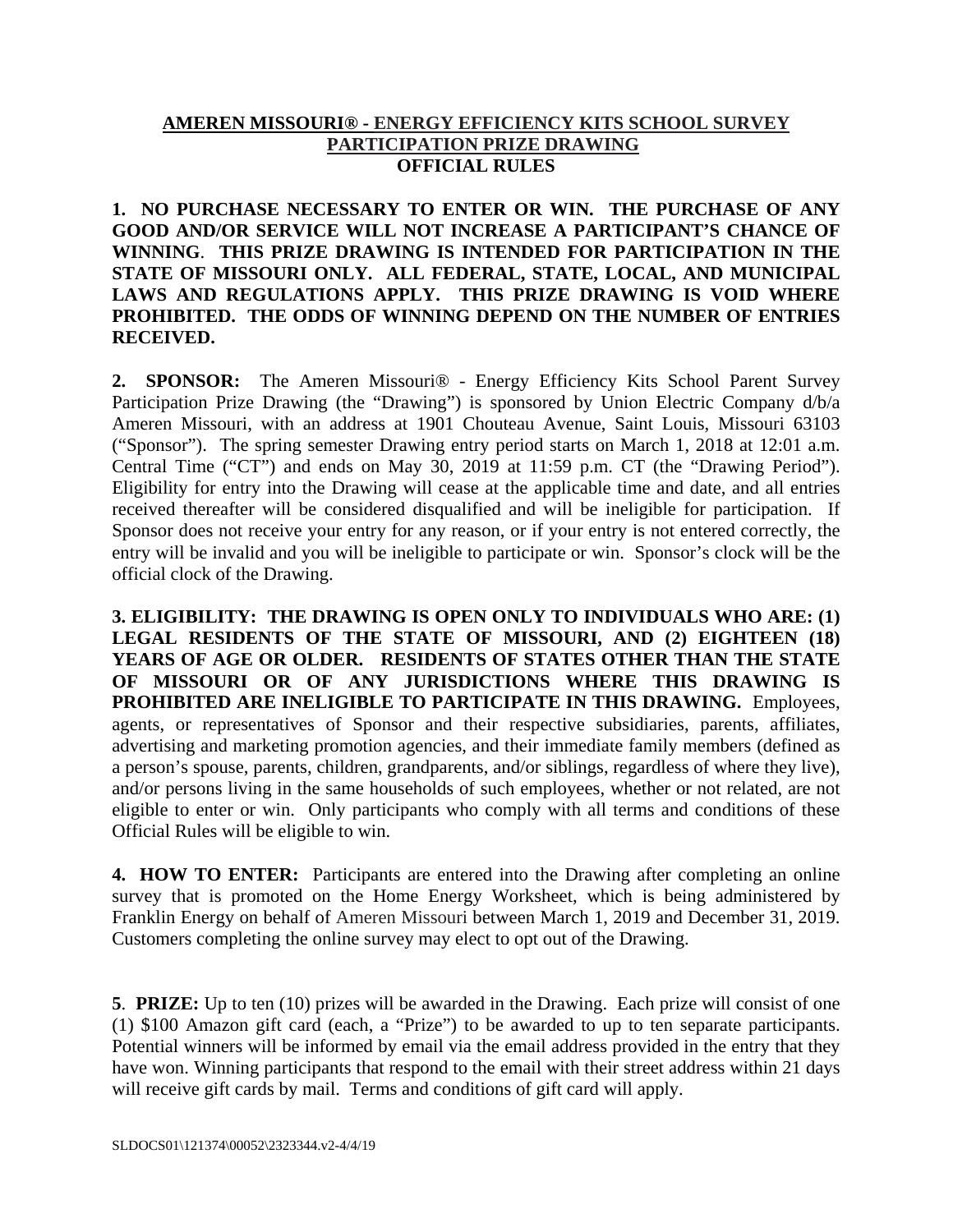**6. DRAWING:** The ten potential winners will be selected by Sponsor in a random drawing among all eligible entries submitted properly prior to the expiration of the Drawing. Ten potential winners will be selected from the spring semester group. The spring semester drawing will take place on June 14, 2019 and potential winners will be notified no later than June 21, 2019. All potential winners will be notified by email via the email address provided. If the Prize notification is returned as undeliverable, if the potential winner rejects the Prize, if the potential winner does not provide a mailing address for the Prize to be delivered within 21days, or in the event of non-compliance with any of these Official Rules, the potential winner's interests in the Prize may be forfeited and awarded to an alternate winner from among the remaining eligible entries. In the event that an eligible winner cannot be identified, Sponsor may elect not to conduct any further redraws and not award any such Prize. Upon Prize forfeiture, no compensation will be given. Sponsor is not responsible for, and shall not be liable for late, lost, misdirected, or unsuccessful efforts to notify the winner, for any communication from participant to Sponsor which is late, lost, misdirected, or unsuccessful, or for any change of the winner's contact information. Sponsor is not responsible for late, lost, misdirected, or unsuccessful delivery of entries or prizes. The potential winner will be subject to all requirements set forth in these Official Rules. **The potential winner IS subject to verification, including verification of age, residency, COMPLETION OF Energy Efficient Kits School Parent Participation Survey, AND WHETHER POTENTIAL WINNER IS AN AMEREN MISSOURI CUSTOMER, by sponsor, WHOSE DECISION IS FINAL AND BINDING IN ALL MATTERS RELATED TO THE DRAWING. A PARTICIPANT IS NOT A WINNER OF THE PRIZE, EVEN IF THE DRAWING SO INDICATES, UNLESS AND UNTIL THE PARTICIPANT'S ELIGIBILTY HAS BEEN VERIFIED. SPONSOR WILL NOT ACCEPT EVIDENCE OF WINNING IN LIEU OF ITS VALIDATION PROCESS.** 

**7. LIMITATION OF LIABILITY:** By entering the Drawing, all participants agree to these Official Rules and all eligibility requirements and all decisions of Sponsor. **BY ENTERING THE DRAWING AND/OR ACCEPTING THE PRIZE, EACH PARTICIPANT AGREES THAT, TO THE EXTENT ALLOWED BY APPLICABLE LAW, THE SPONSOR, AFFILIATES OF SPONSOR, PRIZE PROVIDERS AND EACH OF THEIR RESPECTIVE OFFICERS, DIRECTORS, EMPLOYEES, REPRESENTATIVES AND AGENTS (COLLECTIVELY, "REPRESENTATIVES"), WILL HAVE NO LIABILITY TO THE PARTICIPANT FOR, AND WILL BE HELD HARMLESS BY THE PARTICIPANT FOR, ANY LIABILITY, CLAIMS, INJURY, LOSS, OR DAMAGE OF ANY KIND IN CONNECTION WITH THE DRAWING AND/OR ANY PRIZE AWARDED.** Sponsor is not responsible if Drawing cannot take place or if any Prize cannot be awarded due to acts of war, natural disasters, weather or acts of terrorism, or any other acts or events beyond its control. Participants further agree that Sponsor is not responsible for: 1) any incorrect or inaccurate information, whether caused by participants, printing errors, or by any of the equipment or programming associated with, or utilized in, the Drawing; 2) technical malfunctions or failures of any kind, including without limitation, malfunctions, interruptions, traffic congestion, or disconnections in the telephone network, computer online system, computer dating mechanism, computer equipment, software, servers, providers, or any combination thereof; 3) unauthorized human intervention in any part of the Drawing, including theft, destruction, or unauthorized access to, or alteration of, entries; 4) technical or human error which may occur in the administration of the Drawing or the processing of the entries; or 5) any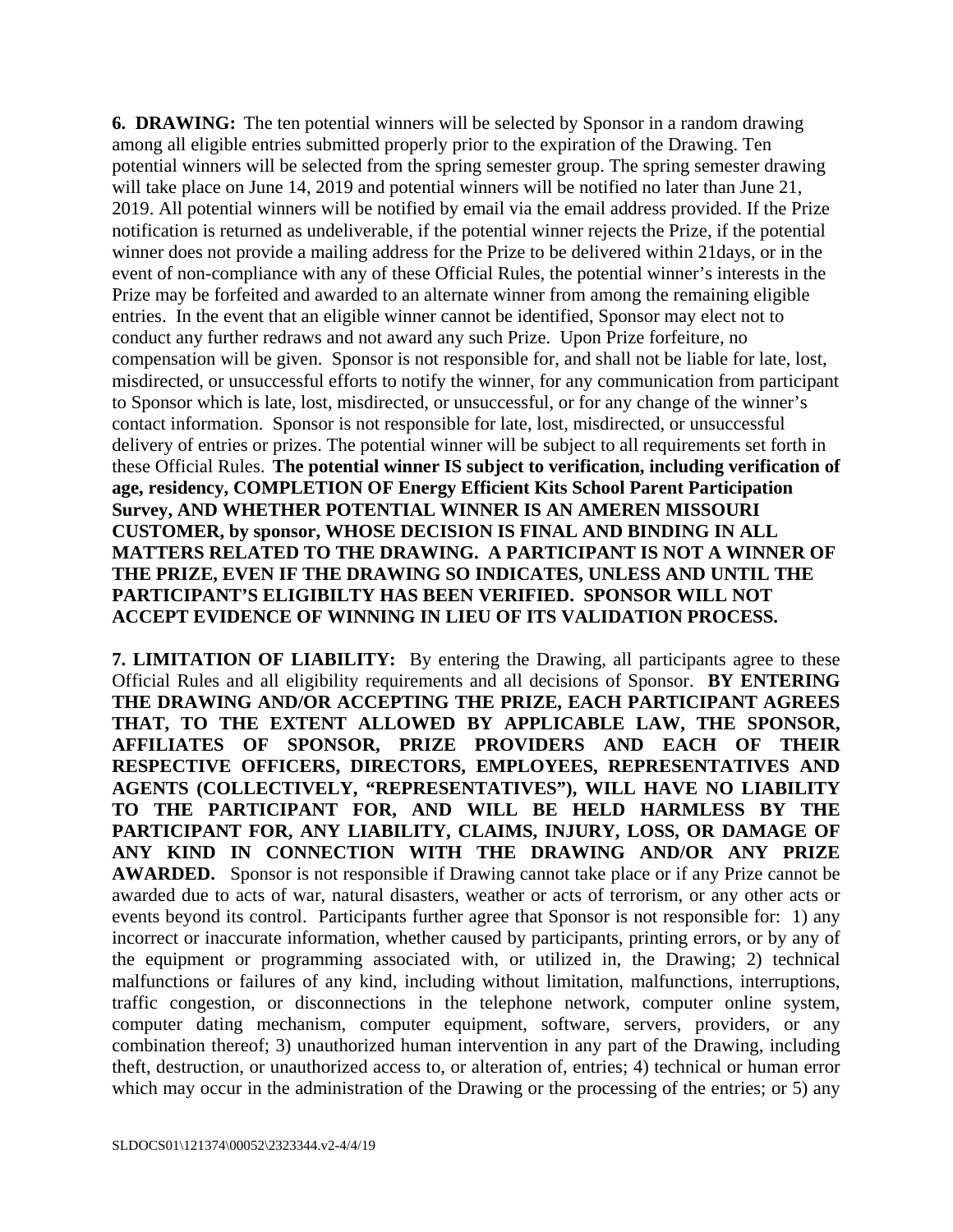injury, damage, or loss to persons or property which may be caused, directly or indirectly, in whole or in part, from participant's participation in the Drawing, or receipt, possession, acceptance, and/or use or misuse of any Prize.

**8. DISCLAIMER:** If for any reason the Drawing is not capable of running as planned, including due to infection by computer virus, bugs, tampering, unauthorized intervention, fraud, technical failure, human error or any other causes beyond the control of the Sponsor that corrupt or affect the administration, security, fairness, integrity, or proper conduct of the Drawing, Sponsor reserves the right, in its sole discretion, to disqualify any individual (and all of his or her entries) who tampers with or abuses any aspect of the Drawing, and/or to cancel, terminate, modify or suspend the Drawing or any portion thereof. In the event of early termination or cancellation of the Drawing, Sponsor may, in its sole discretion, choose not to award the Prize, or to award such Prize to individuals selected at random from the pool of eligible entrants received up to the point of termination or cancellation. In no event will more Prizes be awarded that those listed in these Official Rules. **CAUTION: ANY ATTEMPT BY A PARTICIPANT TO DELIBERATELY DAMAGE ANY WEB SITE OR UNDERMINE THE LEGITIMATE OPERATION OF THE DRAWING MAY BE A VIOLATION OF CRIMINAL AND CIVIL LAWS, AND SHOULD SUCH AN ATTEMPT BE MADE, SPONSOR RESERVES THE RIGHT TO SEEK DAMAGES FROM ANY SUCH PERSON TO THE FULLEST EXTENT PERMITTED BY LAW.** 

**9. RELEASE: BY PARTICIPATING IN THIS DRAWING, THE PARTICIPANT ACKNOWLEDGES THAT THE DETAILS OF HIS/HER ENTRY MAY BE USED IN SPONSOR'S ADVERTISING AND MARKETING MATERIALS, IN SPONSOR'S SOLE DISCRETION.** Specifically, by entering the Drawing, the participant agrees that the Sponsor and its Representatives, and those acting under the authority of the Sponsor or its Representatives may use (or refrain from using) information from the participant's entry, anonymously, for any and all advertising and promotional purposes in any and all media now known or hereafter invented (including but not limited to digital and print media) without territorial or time limitations and without further consideration, at the sole discretion of the Sponsor, unless prohibited by law, in conjunction with this Drawing and similar promotions without notice to the participant. Notwithstanding the above and except as provided for in Section 11 herein, Sponsor will never use the participant's identifying information, such as his/her full name or specific address, but may use the participant's location information. By way of example, Sponsor may use the following in its marketing materials: *"Bob S. from Clayton, MO won one hundred dollars by participating in our Energy Efficiency Kit program."* The participant will have no right of approval, no claim to any compensation, or no claim arising out of the use, alteration, distortion, or illusionary effect or use in any composite form of the participant's entry. By submitting an entry, the participant agrees that the submission is gratuitous and made without restriction, and will not place the Sponsor under any obligation. Sponsor is free to disclose the ideas contained in the entry on a non-confidential basis to anyone or otherwise use the ideas without any additional compensation to the participant. Participant acknowledges that by acceptance of his/her entry, Sponsor does not waive any rights to use similar or related ideas previously known to Sponsor, or developed by its employees, or obtained from sources other than the participant. Finally, by accepting the Prize, the winner agrees that the Sponsor and its Representatives and those acting under the authority of the Sponsor or its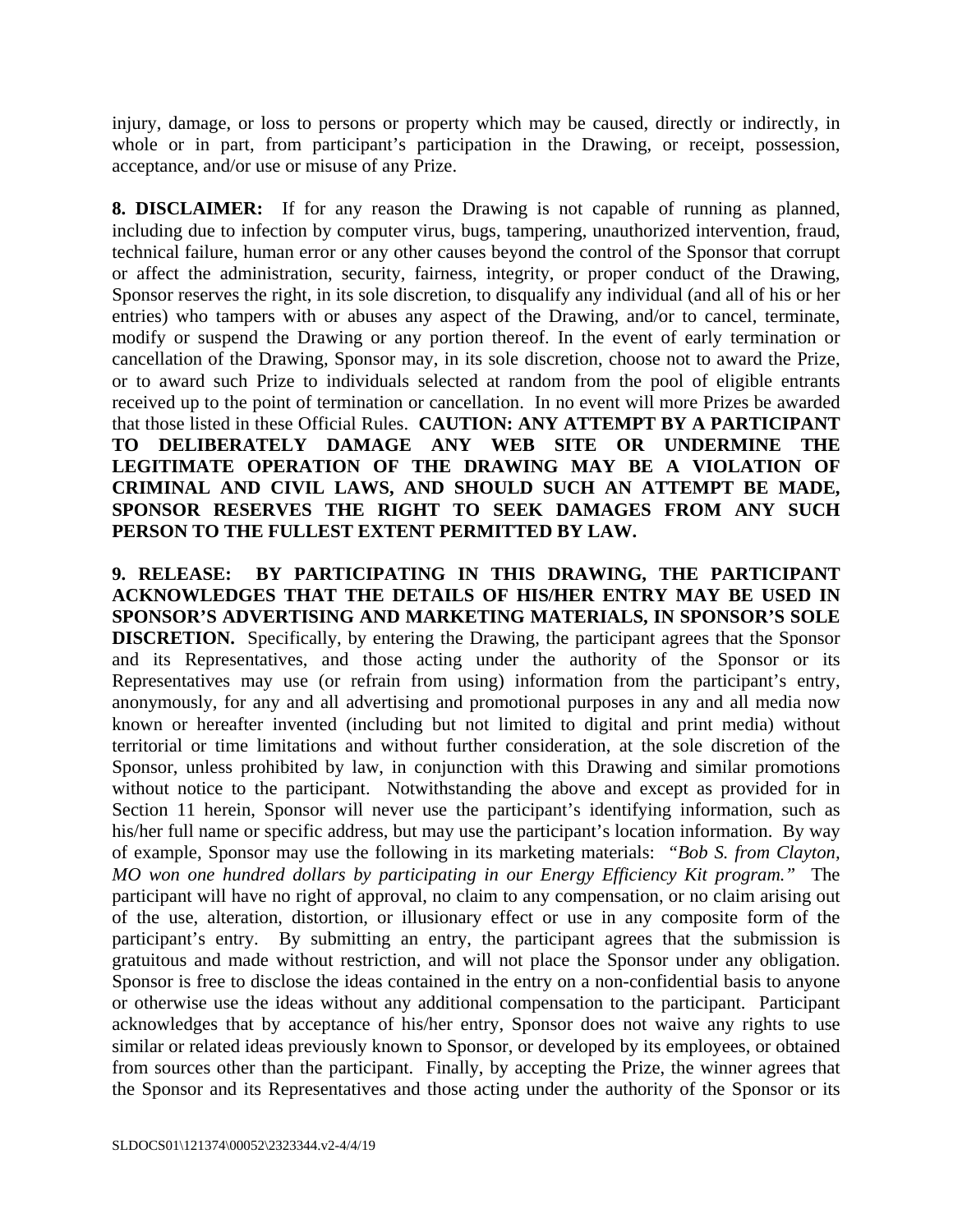Representatives may use (or refrain from using) the winner's name, biographical information, pictures, video, or any other digital representation thereof, whether now in existence or created in the future (e.g., photographs taken at the game) for any and all advertising and promotional purposes in any and all media now known or hereafter invented (including but not limited to digital and print media) without territorial or time limitations and without further consideration, at the sole discretion of the Sponsor, unless prohibited by law, in conjunction with this Drawing and similar promotions without notice to the winner. The winner will have no right of approval, no claim to any compensation, or no claim arising out of the use, alteration, distortion, or illusionary effect or use in any composite form of the winner's name, biographical information, pictures, video, or any other digital representations thereof.

**10. GENERAL:** ENTRIES POSTED BY SPONSOR ARE THE VIEWS AND OPINIONS OF THE INDIVIDUAL PARTICIPANT, AND DO NOT REFLECT THE VIEWS OF THE SPONSOR IN ANY MANNER. Any waiver of any obligation hereunder by Sponsor does not constitute a general waiver of any obligation to participants. Participant warrants and represents that his/her entry does not infringe upon the copyrights, trademark rights, rights of privacy, publicity, or other intellectual property, or other rights of any person or entity, and that any publication of the entry via various media outlets, including Internet posting, will not infringe on the rights of any third party. Each participant or winner further agrees to indemnify and hold Sponsor and its Representatives harmless from any claims arising from Sponsor's use of the participant's or winner's entry.

**11. OFFICIAL RULES AND WINNER LIST**: These Official Rules can be found at www.ameren.com/sweepstakes, and the name of the winners may be obtained by sending a request to MissouriCommunications@ameren.com on or after February 28, 2020. Requests must be received by April 30, 2019.

**12. COLLECTION OF INFORMATION:** Participants agree that personal data, for example, name and address, may be processed, including metadata (i.e. geolocation information associated with the Entry), shared, publically disclosed, and otherwise used in furtherance of and for purposes within the context of the Drawing and any other purposes outlined in these Official Rules. For example, it may be used by Sponsor in order to verify the participant's identity, email address, postal address, and telephone number or to otherwise verify the participant's eligibility to participate in the Drawing. Sponsor will not sell or rent the participant's data to third parties, but Sponsor cannot control, and assumes no obligation or responsibility for, others' appropriation or use of any data Sponsor may disclose in connection with this Drawing.

**13. RIGHT OF NON-PARTICIPATION:** Pursuant to federal law, any participant has the right to notify the Sponsor that he/she does not wish to be contacted by the Sponsor regarding any future drawing, contests, or mailings and that Sponsor may not use any information provided to it by such participant for any purposes other than as needed for this Drawing. Additionally, any participant has the right to opt out of the Drawing at any time by providing such notice to Sponsor. The Sponsor may be so notified by email at MissouriCommunications@ameren.com.

**14. GOVERNING LAW AND JURISDICTION:** EXCEPT WHERE PROHIBITED, ALL PARTICIPANTS AGREE THAT: 1) ANY AND ALL DISPUTES, CLAIMS, AND CAUSES